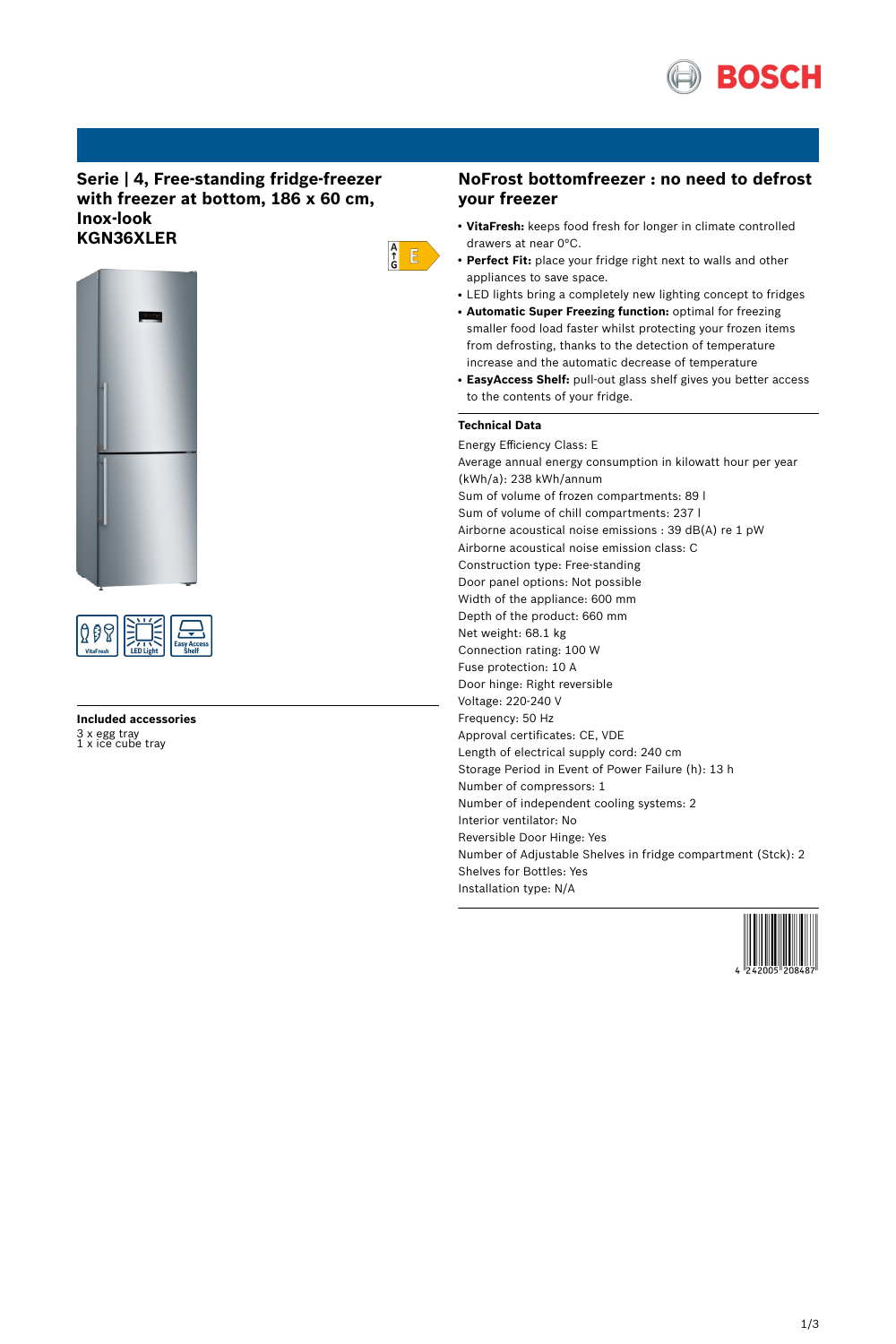

# **Serie | 4, Free-standing fridge-freezer with freezer at bottom, 186 x 60 cm, Inox-look KGN36XLER**

# **NoFrost bottomfreezer : no need to defrost your freezer**

### **Functions**

- Stainless steel look doors and Pearl grey (VZF 07127) side panels
- Vertical door handle
- Bright interior LED fridge light

#### **Design features**

- No Frost, never have to defrost ever again
- Separate, electronic temperature control with LED display
- Two separate cooling circuits allow independent temperature control and prevents the transference of humidity between the fridge and freezer cavity
- Super Cooling: automatic deactivation
- Optical and accoustical
- Freezer malfunction warning signal: optical and acoustical warning system

#### **Design features**

- MultiAirflow system improves circulation of air around the fridge
- without
- <sup>4</sup> safety glass shelves (2 height adjustable)
- Metal bottle rack
- Door shelves in fridge door: <sup>1</sup> large and <sup>2</sup> small.

#### **Freshness System**

- <sup>1</sup> VitaFresh drawer - Fish and meat stay fresh for longer 1 VitaFresh drawer with humidity control - Fruits and vegetables retain vitamins and stay fresh for longer

#### **Food freshness system**

- <sup>3</sup> freezer drawers

### **Dimension and installation**

- Dimensions: 186 cm H x 60 cm W x 66 cm D

### **Key features - Fridge section**

- Right hinged door, door reversible
- Height adjustable front feet
- Connection value <sup>100</sup> <sup>W</sup>
- 220 240 V

### **Key features - Freezer section**

- <sup>3</sup> <sup>x</sup> egg tray, <sup>1</sup> <sup>x</sup> ice cube tray

#### **Country Specific Options**

- Based on the results of the standard 24-hour test. Actual consumption depends on usage/position of the appliance.
- To achieve the declared energy consumption, the distanceholders have to be used. As a result, the appliance depth increases by about 3.5 cm. The appliance used without the distance holder is fully functional, but has a slightly higher energy consumption.

### **Design features**

### **Dimension and installation**

#### **Additional features**

#### **Performance and Consumption**

- EU19\_EEK\_D: E
- Total Volume : <sup>326</sup> <sup>l</sup>
- Net Fridge Volume : <sup>237</sup> <sup>l</sup>
- Net Freezer Volume : <sup>89</sup> <sup>l</sup>
- Freezing capacity 24h : <sup>10</sup> kg
- Annual Energy Consumption: <sup>238</sup> kWh/a
- Climate Class: SN-T
- EU19\_Fast freezer facility\_D
- Noise Level : <sup>39</sup> dB , EU19\_Noise emission class\_D: <sup>C</sup>
- Temperature rise time : EU19\_Temperature rise time\_D: <sup>13</sup> <sup>H</sup>